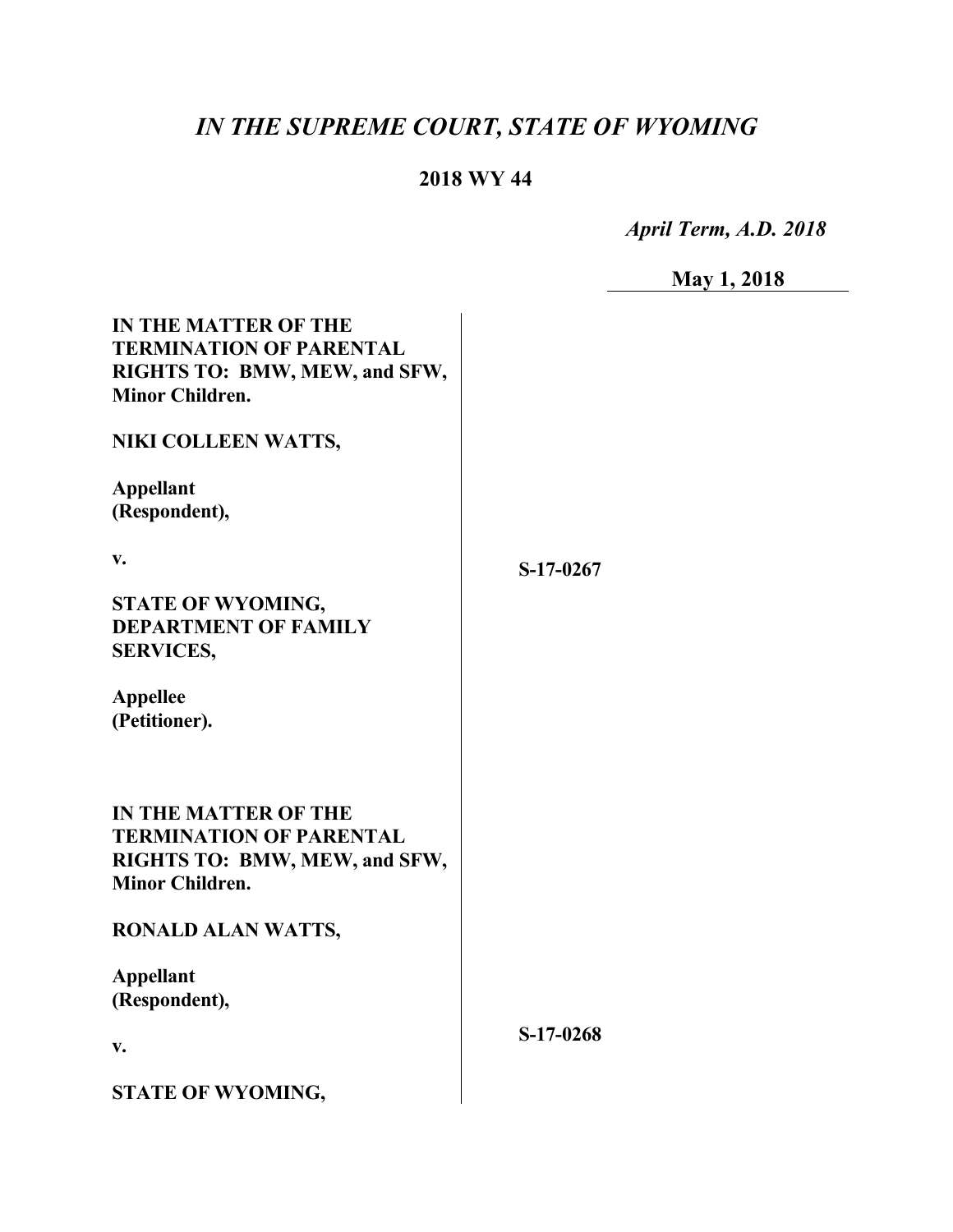#### **DEPARTMENT OF FAMILY SERVICES,**

**Appellee (Petitioner).**

# **ORDER AFFIRMING THE DISTRICT COURT'S ORDER TERMINATING PARENTAL RIGHTS**

[¶1] **This matter** came before the Court upon a "Second Motion to Withdraw as Counsel Pursuant to *Anders v. California*, 386 U.S. 738 (1967), et. al.," e-filed in docket S-17-0267 on March 30, 2018; and a "Motion to Withdraw Pursuant to *Anders v. California*, 386 U.S. 738 (1967)," e-filed in docket S-17-0268 on April 6, 2018. Appellants filed these appeals to challenge the district court's July 7, 2017, "Order Terminating Parental Rights of Niki Colleen Watts and Ronald Alan Watts."In that order, the district court concluded there was clear and convincing evidence to support two statutory grounds for termination of Appellants' parental rights: (1) the children have been neglected by Appellants, reasonable efforts were unsuccessful in rehabilitating the family, and the children's health and safety would be seriously jeopardized if returned to Appellants; and (2) the children were in foster care for 15 of 22 months and Appellants are unfit parents. Wyo. Stat. Ann.  $\S$  14-2-309(a)(iii) and (v).

[¶2] In November of 2017, Appellants' court-appointed appellate attorneys each filed a Motion to Withdraw pursuant to *Anders v. California*, 386 U.S. 738 (1967). This Court notes that, in *NRL v. State (In re NRL)*, 2015 WY 27, 344 P.3d 759 (Wyo. 2015), this Court ruled it would permit *Anders*-type briefs in appeals challenging termination of parental rights. After the motions were filed, this Court entered, in each docket, an "Order Granting Motion for Extension of Time to File *Pro Se* Brief." This Court ordered that, on or before December 27, 2017, Appellants "may file with this Court a *pro se* brief specifying the issues [she/he] would like this Court to consider in this appeal." On December 27, 2017, Appellants filed *pro se* pleadings, both of which are three pages in length.

[¶3] On January 9, 2018, this Court denied the attorneys' motions to withdraw, because the attorneys did not discuss whether the district court complied with Wyo. Stat. Ann. § 14-3-431(p). The district court subsequently corrected the record to state that it considered that statute and granted a continuance.

[¶4] Next, Appellants' court-appointed attorneys filed the withdrawal motions noted in the first paragraph of this order. Now, following review of the record, the *Anders* briefs submitted by appellate counsel, and the supplemental *Anders* briefs, and the parties' *pro se* pleadings, this Court finds the appellate attorneys' latest motions to withdraw should